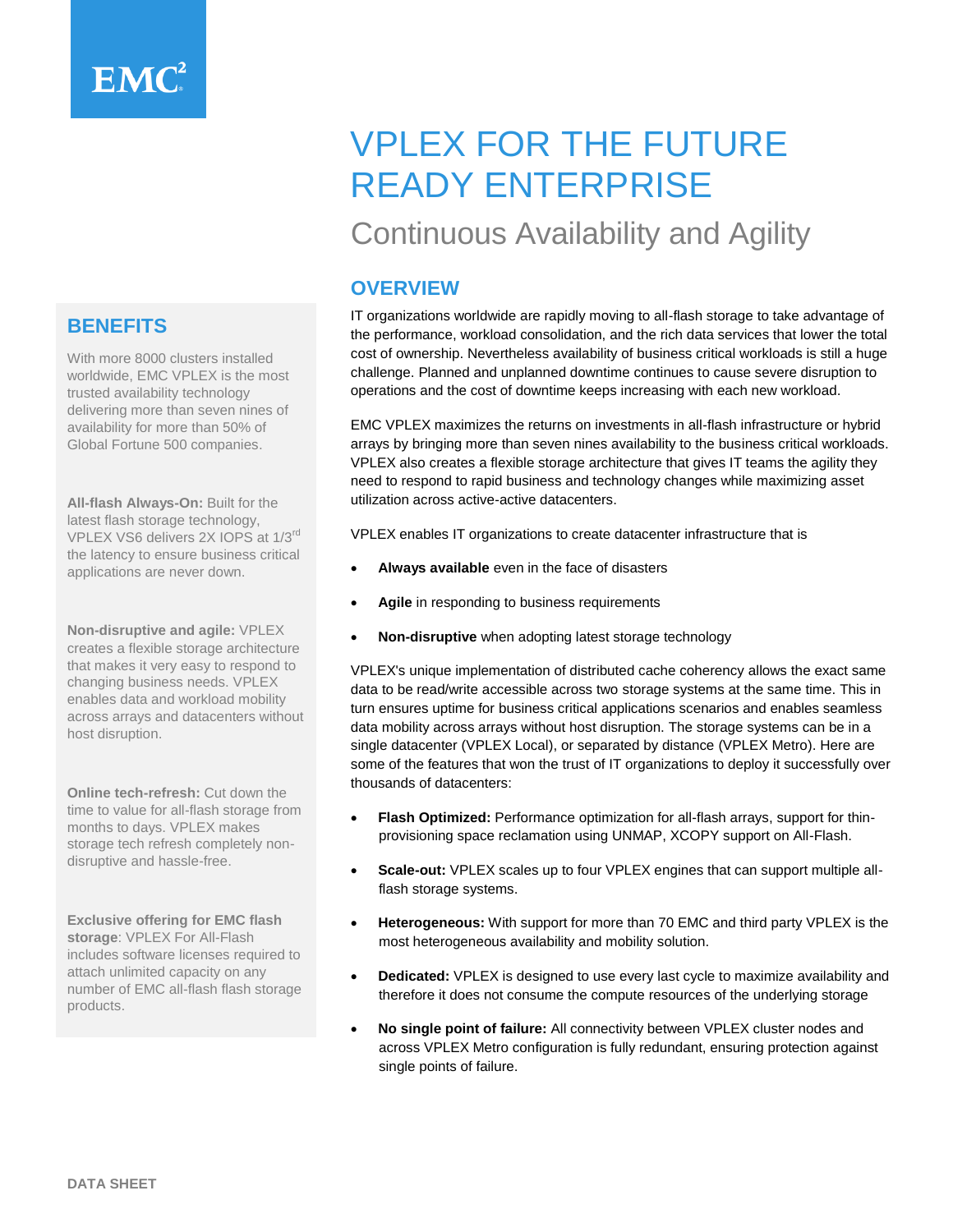

**Continuous Availability with Active-Active datacenters**

# **VPLEX USE CASES**

# **CONTINOUS AVAILABILITY FOR APPLICATIONS**

Mission-critical workloads need to be non-stop and have very low tolerance for downtime. There are many reasons why applications can go down: power outages, tech refresh, unexpected failures in the environment or human errors. VPLEX gives unmatched protection and availability to applications through automatic failover and failback between arrays and datacenters**. VPLEX currently delivers 7-9s of availability.**

**FLEXIBLE COPY DATA MANAGEMENT:** With simultaneous access to production copy on two datacenters, application owners and storage admins have the flexibility to reuse and repurpose copies of production data on either datacenters depending on the business requirements. For example test and dev teams at multiple locations can have access to the latest production data on both the datacenters. This copy access is further extended to datacenters that beyond metro distance by EMC RecoverPoint integration with VPLEX.

# Q

**Data mobility across the hybrid cloud**

# **DATA MOBILITY FOR AGILE STORAGE MANAGEMENT**

Todays' datacenters are overloaded with data and applications. IT staff are faced with a huge challenge to frequently adjust and reconfigure their environments which invariably involves application downtime. Storage that is decoupled from compute gives IT staff much more flexibility to move workloads without host disruption:

- Non-disruptively move virtual server and storage resources within and across data centers including VMware vMotion and Microsoft Hyper-V Live Migration
- Transparently balance and relocate workloads in anticipation of planned events and maintenance

## **TECH REFRESH REIMAGINED**

All Flash arrays like XtremIO and VMAX All-Flash enable consolidating multiple tier-1 workloads on to a single platform. This involves a huge data migration effort from one or multiple existing arrays to the new flash system delaying the time to value of the new array to anywhere between 6-9 months. Enter VPLEX, non-disruptive online techrefresh. Data migration with VPLEX can be done without any downtime, saving I.T teams countless weekends of maintenance downtime and migration service costs. VPLEX accelerates adoption of flash technology, trims migration costs by up to 80% and enables datacenter modernization that is efficient and non-disruptive.

## **DATACENTER CONSOLIDATION AND RELOCATION**

For some customers, modernizing datacenter infrastructure involves moving and consolidating datacenters. Migrating hundreds of applications is a daunting task that can stretch to months together. With VPLEX, customers have moved petabytes of data non-disruptively and realized the flexibility in operating multiple datacenters.



**Accelerated migration to all-flash**



**Datacenter consolidation and relocation**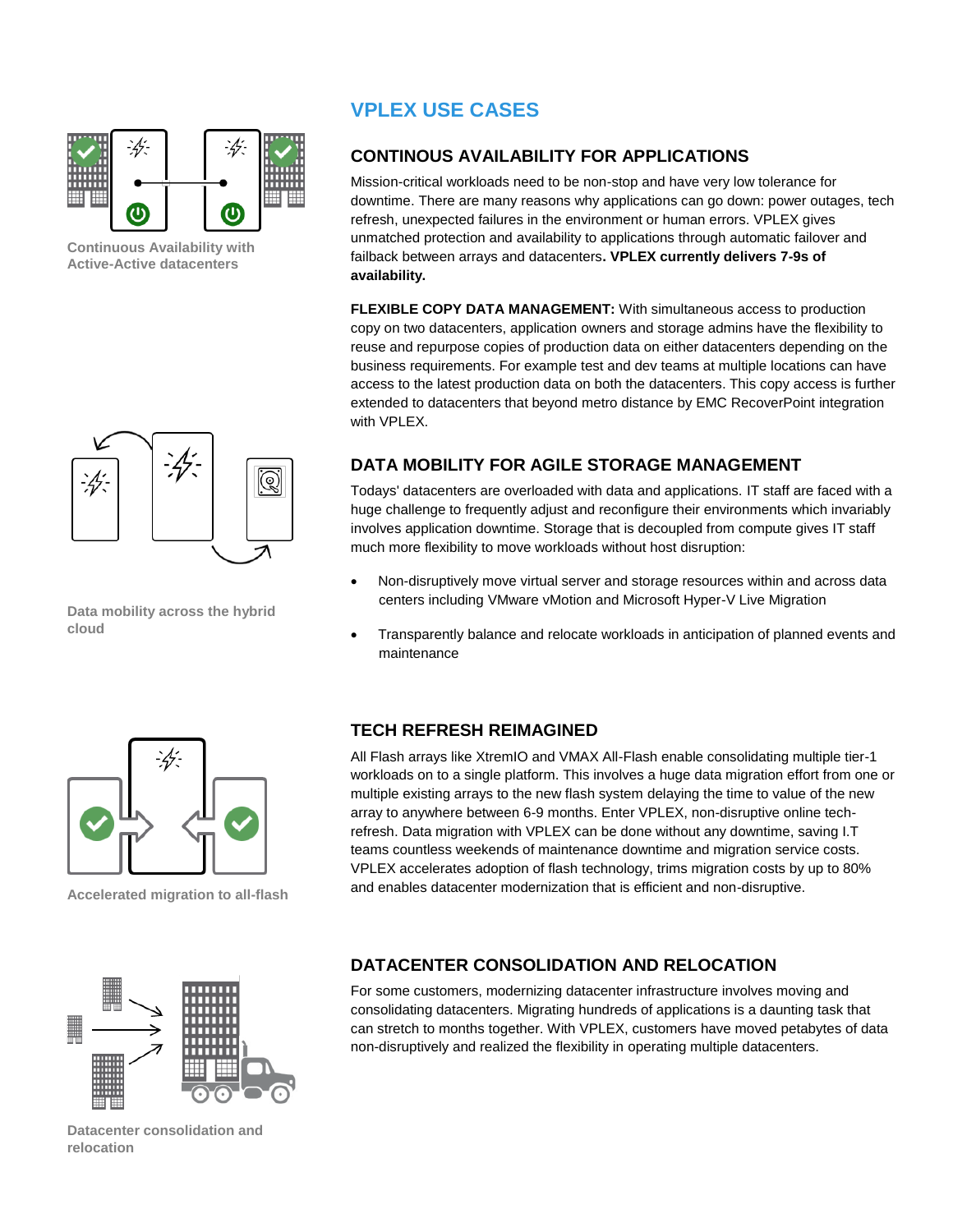# **DEEP ECOSYSTEM INTEGRATION**

#### **SERVER VIRTUALIZATION AND CLUSTERING**

With VPLEX the benefits of server virtualization can be extended across datacenters. Virtual machine or application clusters can be stretched across datacenters to ensure application uptime even in the event of a complete site failure. Surviving nodes at either of the active-active datacenters can continue to run with virtual volume presented by VPLEX.

VMware features like vMotion, DRS, High Availability (HA) work seamlessly across active-active datacenters giving vAdmins unpreceded control and flexibility for workload deployment. VPLEX supports Microsoft Hyper-V server virtualization deployment as well as Oracle RAC cluster technologies.

#### **VIPR SUITE: AUTOMATION AND ADVANCED MANAGEMENT**

EMC VIPR Suite is a powerful storage management software to manage heterogeneous storage environments in a hybrid cloud environment through task automation and generate insights for the IT staff to act on. The ViPR Suite provides end-to-end visualization, analysis, and reporting for VPLEX environments. It automates VPLEX provisioning, data migration, and data mobility tasks and enables infrastructure owners consume VPLEX as a service.

#### **RECOVERPOINT: ANY POINT IN TIME RECOVERY**

EMC RecoverPoint offers continuous data protection for EMC storage products that ensures operational and disaster recovery to any point in time. Together VPLEX Metro and RecoverPoint enable MetroPoint, a three site configuration that delivers continuous availability and operational recovery at active-active (A-A) datacenters at metro distances as well as long distance disaster recovery for both the A-A datacenters with a single DR copy.

### **EMC STORAGE: SIMPLIFIED MANAGEMENT**

EMC AppSync simplifies copy data management across multiple applications and storage systems. With AppSync support for VPLEX, application owners have the flexibility to reuse and repurpose copies of production data on either datacenters depending on the business requirements.

VPLEX Integrated Array Services (VIAS) drastically simplify workflows like storage provisioning for EMC Arrays. VPLEX also supports VAAI commands like UNMAP, ATS, XCOPY, and WRITESAME for XtremIO to enable vAdmins to administer various storage level tasks.

# **MODERNIZE NOW**

#### **INTRODUCING VS6 HARWARE PLATFORM**

VPLEX VS6 with GeoSynchrony 6.0 takes a huge leap in performance and scale compared to VS2:

- Optimized for All-flash storage : 2X IOPS at 1/3rd the latency
- Scalable: Scales up to four engines with support for up to 12000 volumes on both Local and Metro.